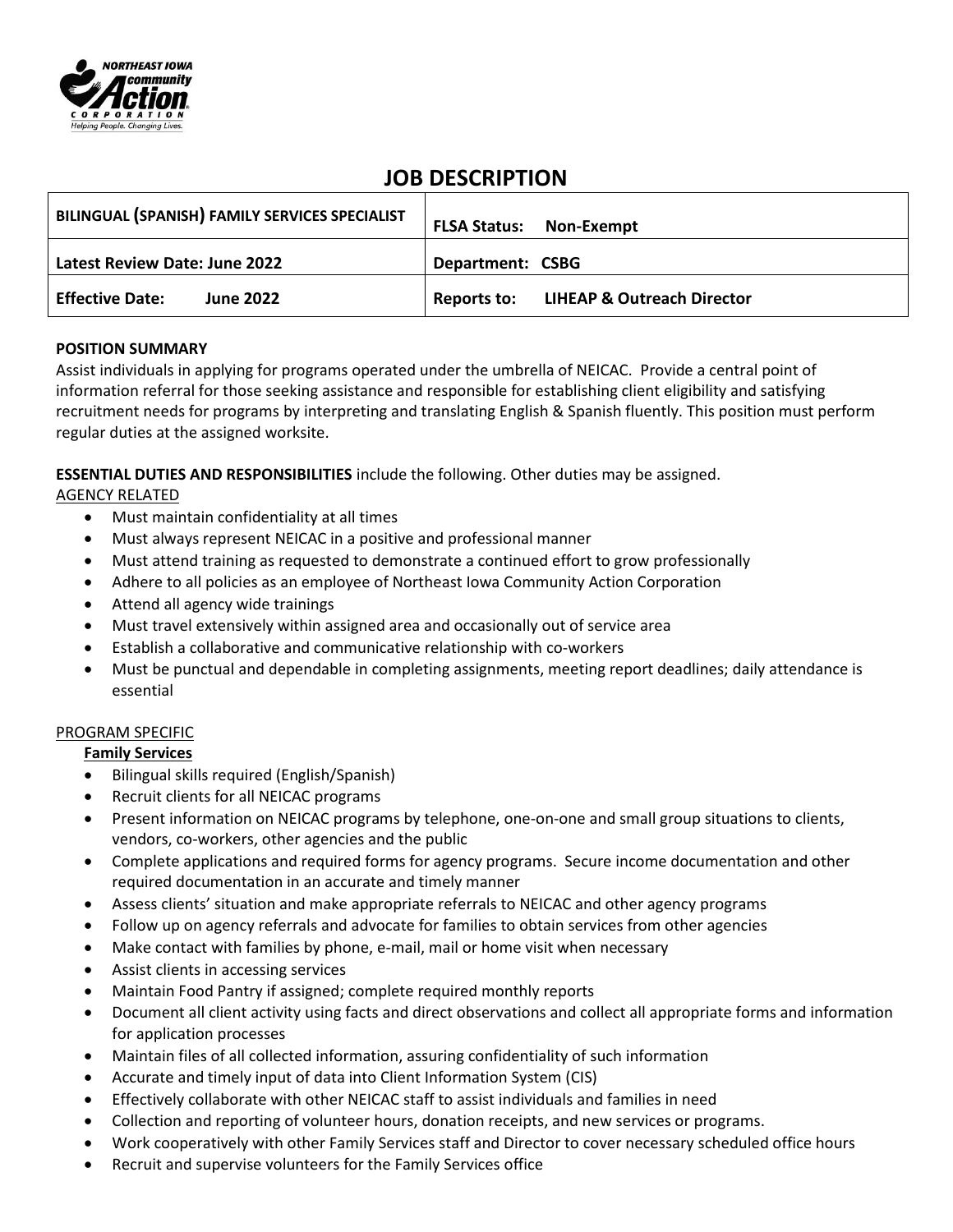

#### **Early Childhood Programs**

- Recruit for Early Childhood Programs (ECP) following program eligibility criteria in assisting clients to complete applications by interpreting and translating English & Spanish fluently
- Responsible for filling all available ECP slots. Maintain necessary waiting lists
- Complete family profile and action plans with clients and communicate goals with staff during team meetings
- Input accurate data into ECP computer systems
- Follow up regarding progress, barriers, and goal completions to support families in reaching goals
- Conduct monthly contacts with each enrolled family, addressing issues or concerns
- Follow up on absences, family issues/needs or staff concerns
- Participate in scheduled team meetings and attend parent meetings as requested
- Attend Head Start round-up, orientations and other required functions
- Travel to home visits as required by program regulations.

## **Energy Programs**

- Recruit new and contact previous clients
- Complete applications, providing guidance to applicants on needed documentation to ensure timely submission by interpreting and translating English & Spanish fluently
- Work with utility vendors to retain/regain connectivity and usage history
- Assist Weatherization program as needed with scheduling appointments, promoting the program and counseling on conservation measures

## **SUPERVISORY RESPONSIBILITIES**

N/A

## **QUALIFICATIONS**

To perform this job successfully, an individual must be able to perform each essential duty satisfactorily. The requirements listed below are representative of the knowledge, skill, and/or ability required. Reasonable accommodations may be made to enable individuals with disabilities to perform the essential functions.

## **EDUCATION and/or EXPERIENCE**

High School Diploma or General Education Diploma (GED) and general administrative/office skills required. Experience with providing services to low-income populations and trauma informed care practices preferred.

#### **LANGUAGE SKILLS**

Ability to read, write, and speak English & Spanish proficiently and interpret documents such as safety rules, operating and maintenance instructions, and procedure manuals. Ability to write routine reports and correspondence. Ability to speak effectively before groups of customers or employees of organization.

#### **MATHEMATICAL SKILLS**

Ability to add, subtract, multiply, and divide in all units of measure, using whole numbers, common fractions, and decimals. Ability to compute rate, ratio, and percent and to draw and interpret bar graphs. Ability to maintain balances of funds available and funds disbursed.

#### **REASONING ABILITY**

Ability to apply common sense understanding to carry out instructions furnished in written, oral, or diagram form. Ability to deal with problems involving several concrete variables in standardized situations.